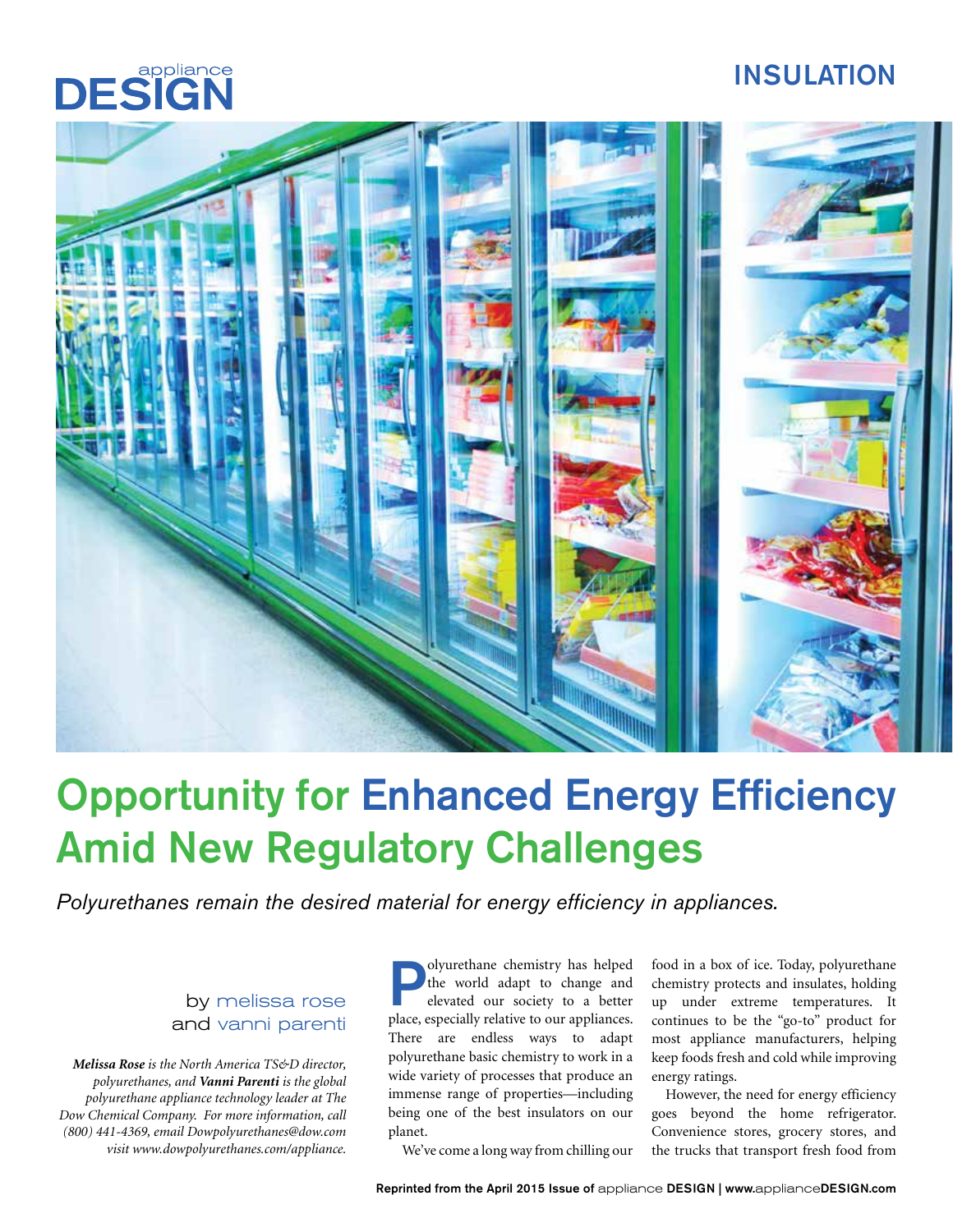# INSULATION

farm to market all depend on this unique chemistry to help protect goods during transportation and storage. Polyurethane foam is one of the best insulation technologies available and helps elevate energy efficiency in these applications, including:

- Superior insulation properties to help protect and preserve goods
- Robust strength due to the rigidity of foam and adhesion characteristics
- Light weight to help reduce transportation costs
- Cost efficiency in manufacturing processes
- Energy efficiency savings

#### Types of Foam Application

Whether in the home or business, you expect refrigerators and freezers to keep foods and beverages fresh. A poorly insulated appliance can cause products to spoil early, resulting in higher grocery bills.

Many refrigerators and freezers are made with an outer shell of metal sheet and a plastic inner liner with a layer of rigid polyurethane foam insulation poured in between. The natural adhesive properties of polyurethanes help create a strong bond between the appliance's walls giving structural strength to the refrigerator. Its thermal properties help control the heat exchange while allowing a more streamlined manufacturing process. During product manufacturing, the foam is cured prior to the appliance being finally assembled and then shipped. Additionally, pour-in-place polyurethane foam can be used to manufacture refrigerated trailers for food transportation. Many commercial units found at retail stores also rely on this application.

#### Blowing Agents

A blowing agent is a substance capable of producing a cellular structure by a foaming process typically applied when the material is in liquid state. This cellular structure helps reduce density thus increasing thermal insulation while increasing stiffness of the material. During manufacturing, a blowing agent is used to expand the foam allowing foam flow into any cavity and providing excellent physical properties. Blowing agents contribute to the superior insulation performance of closed cell polyurethane foam as a result of insulating gas retention in the cells of the foam. Blowing agents must also satisfy the needs of the application



and need to take multiple requirements into consideration including cost, flammability, safe and economic manufacturing, load bearing, cushioning and compatibility of materials. Therefore, each foam application has its own specifications as the density of the foam is determined by the amount of blowing.

## Regulatory Impact

For decades, there have been growing concerns that some types of blowing agents could damage the stratospheric Earth's ozone layer and more recently global warming potential (GWP) concerns. There have been a number of regulatory changes that have impacted the refrigeration industry in the past years. Global agreements have been introduced to phase out less environmental friendly blowing agents, such as the Montreal Protocol, the Kyoto Protocol and, for the U.S., a new proposed rule under the Environmental Protection Agency's (EPA) Significant New

**DESIGN**